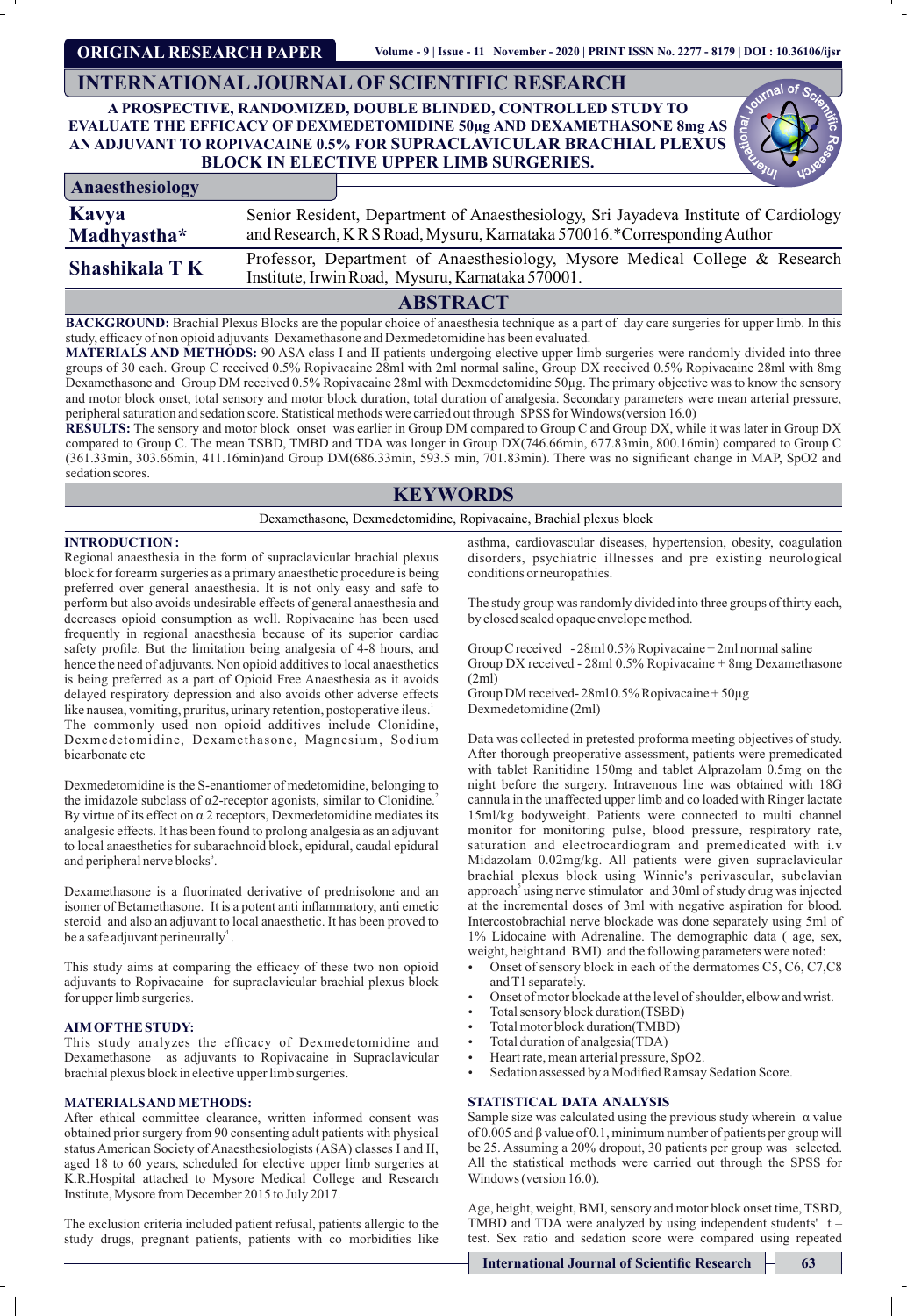#### **RESULTS**

The study showed no statistical difference in the demographic data like age, sex, height, weight and Body Mass Index (BMI) of the patients among the three study groups.

The mean sensory blockade onset time in C6, C8 and T1 dermatomes of Group DX was later compared to Group C. While it was shorter for Group DM compared to Group C.  $(p < 0.001)$ . Though the results were similar in C5 and C7 dermatomes, it was not statistically significant.



## **Figure 1 : Sensory onset time at different dermatomes among the groups**

The mean motor block onset time at the level of shoulder, elbow and wrist is shown in figure 2.



#### **Figure 2: Motor Onset Times At The Level Of Joints Among The Groups**

The mean total sensory block duration(TSBD), mean total motor block duration (TMBD) and the mean Total duration of analgesia (TDA) is shown in Figure3



**Figure 3 : Mean Total Sensory And MotorBlck Duration And Total Duration Of Analgesia Among The Groups**

The mean Mean arterial pressures(MAP) of the three groups is shown in figure 4



**Figure 4: Mean Map Of The Three Groups** The mean heart rate  $(HR)$  is shown in figure 5



#### **Figure 5 : Mean Heart Rate Among The Groups**

The difference in means of peripheral oxygen saturation values among the three groups is shown in figure 6





Sedation was assessed based on Modified Ramsay Sedation Score and the results of our study is in the following table 1.

|                                 | Group C No of patients<br>(percentage) |                  |                     | Group DX No of patients<br>(percentage) |                  |                         | Group DM No of patients<br>(percentage) |                 |                     | P     |
|---------------------------------|----------------------------------------|------------------|---------------------|-----------------------------------------|------------------|-------------------------|-----------------------------------------|-----------------|---------------------|-------|
| <b>Sedation</b><br>Score        | 1                                      | $\overline{c}$   | 3                   | 1                                       | $\overline{c}$   | $\overline{\mathbf{3}}$ | 1                                       | $\overline{c}$  | 3                   | value |
| Basal                           | 17<br>(56.7%)                          | 13<br>(43.3%)    | $\Omega$<br>(0%)    | 17<br>(56.7%)                           | 13<br>(43.3%)    | $\theta$<br>$(0\%)$     | 15<br>(50%                              | 15<br>(50%)     | $\Omega$<br>(0%)    | 0.836 |
| $15 \text{ min}$                | $\overline{2}$<br>$(6.7\%)$            | 28<br>$(93.3\%)$ | $\theta$<br>(0%)    | $\overline{c}$<br>(6.7%)                | 28<br>$(93.3\%)$ | $\Omega$<br>$(0\%)$     | $\theta$<br>$(0\%)$                     | 21<br>(70%)     | $\circ$<br>(30%)    | 0.000 |
| 30 min                          | 1<br>(3.3%)                            | 29<br>(96.7%)    | $\theta$<br>$(0\%)$ | 1<br>(3.3%)                             | 29<br>(96.7%)    | $\theta$<br>$(0\%)$     | $\Omega$<br>$(0\%)$                     | 7<br>(23.3%)    | 23<br>(76.7%)       | .000  |
| $60 \text{ min}$                | $\alpha$<br>$(0\%)$                    | 30<br>$(100\%)$  | $\Omega$<br>(0%)    | $\Omega$<br>$(0\%)$                     | 30<br>$(100\%)$  | $\Omega$<br>(0%         | $\Omega$<br>$(0\%)$                     | 7<br>(23.3%)    | 23<br>(76.7%)       | 0.000 |
| $90 \text{ min}$                | $\ddot{\Omega}$<br>$(0\%)$             | 30<br>$(100\%)$  | $\theta$<br>$(0\%)$ | $\Omega$<br>$(0\%)$                     | 30<br>$(100\%)$  | $\theta$<br>$(0\%)$     | $\theta$<br>$(0\%)$                     | 20<br>(66.7%)   | 10<br>(33.3%)       | 0.000 |
| Post op<br>6 <sup>th</sup> hour | $\theta$<br>$(0\%)$                    | 30<br>$(100\%)$  | $\theta$<br>$(0\%)$ | $\Omega$<br>$(0\%)$                     | 30<br>$(100\%)$  | $\theta$<br>$(0\%)$     | $\theta$<br>$(0\%)$                     | 30<br>$(100\%)$ | $\Omega$<br>$(0\%)$ | 1.00  |

#### **Table1 : Sedation Scores Based On Modified Ramsay Sedation Score Among The Groups**

## **DISCUSSION:**

Brachial plexus block is a popular alternative to general anaesthesia as it is safe, easy , provides good intra operative and post operative analgesia, avoids polypharmacy, early mobilisation , less post operative nausea and vomiting, decreased opioid need and shorter hospital stay. Ropivacaine not only has a longer action but most importantly provides superior cardiac safety profile compared to Bupivacaine. Adding non opioid adjuvants to it can significantly or completely avoid opioid usage. Hence preferred for Opioid Free Anaesthesia in Day care surgeries<sup>1</sup>.

The unique properties of Dexmedetomidine, including anxiolytic and